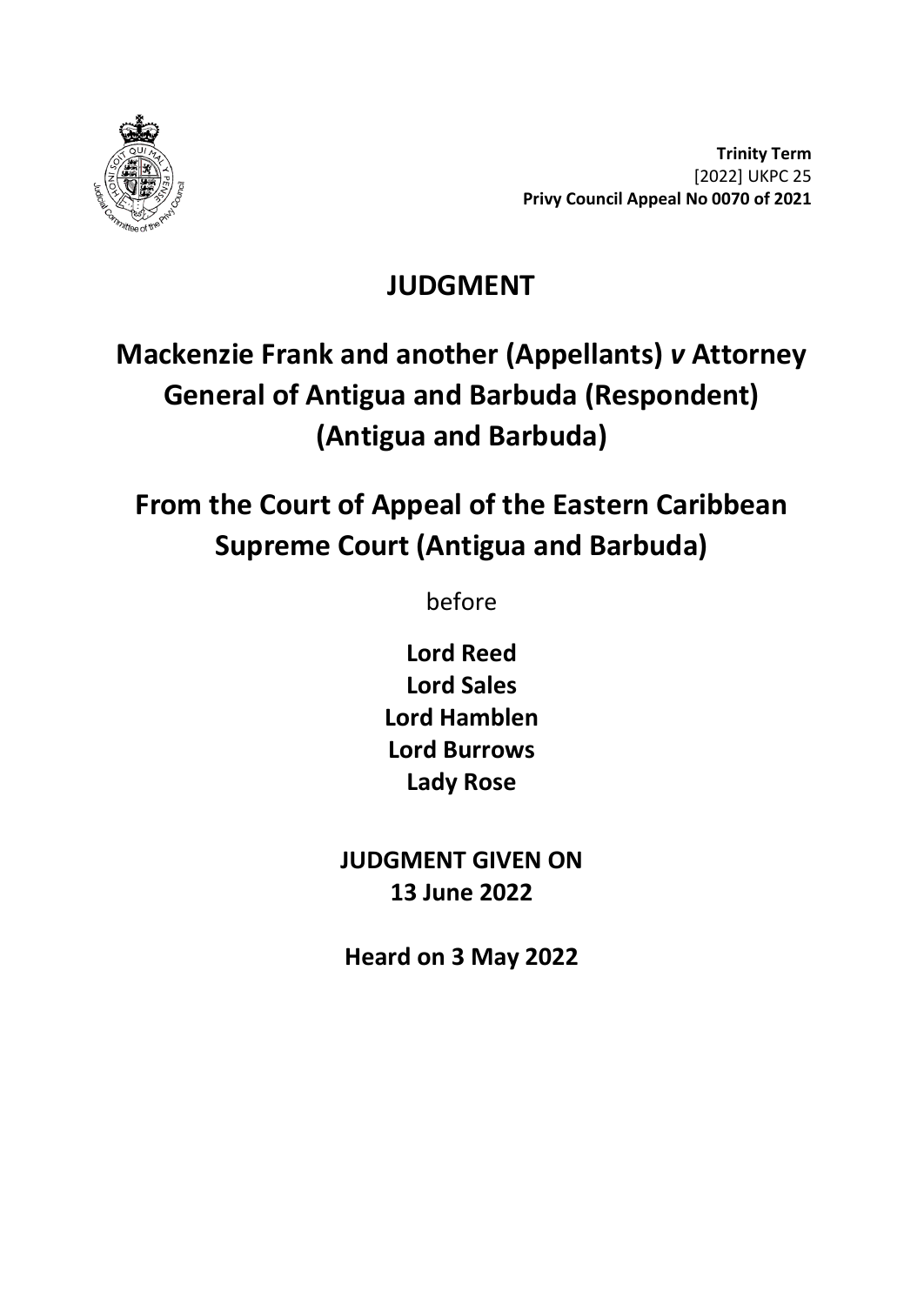*Appellants (Mackenzie Frank and Trevor Walker)* Justin L Simon QC Sylvester Carrott Kwame L Simon (Instructed by Royds Withy King (London))

*Respondent* Anthony Astaphan SC Carla Brookes-Harris Dr David Dorsett (Instructed by Axiom DWFM Ltd (London))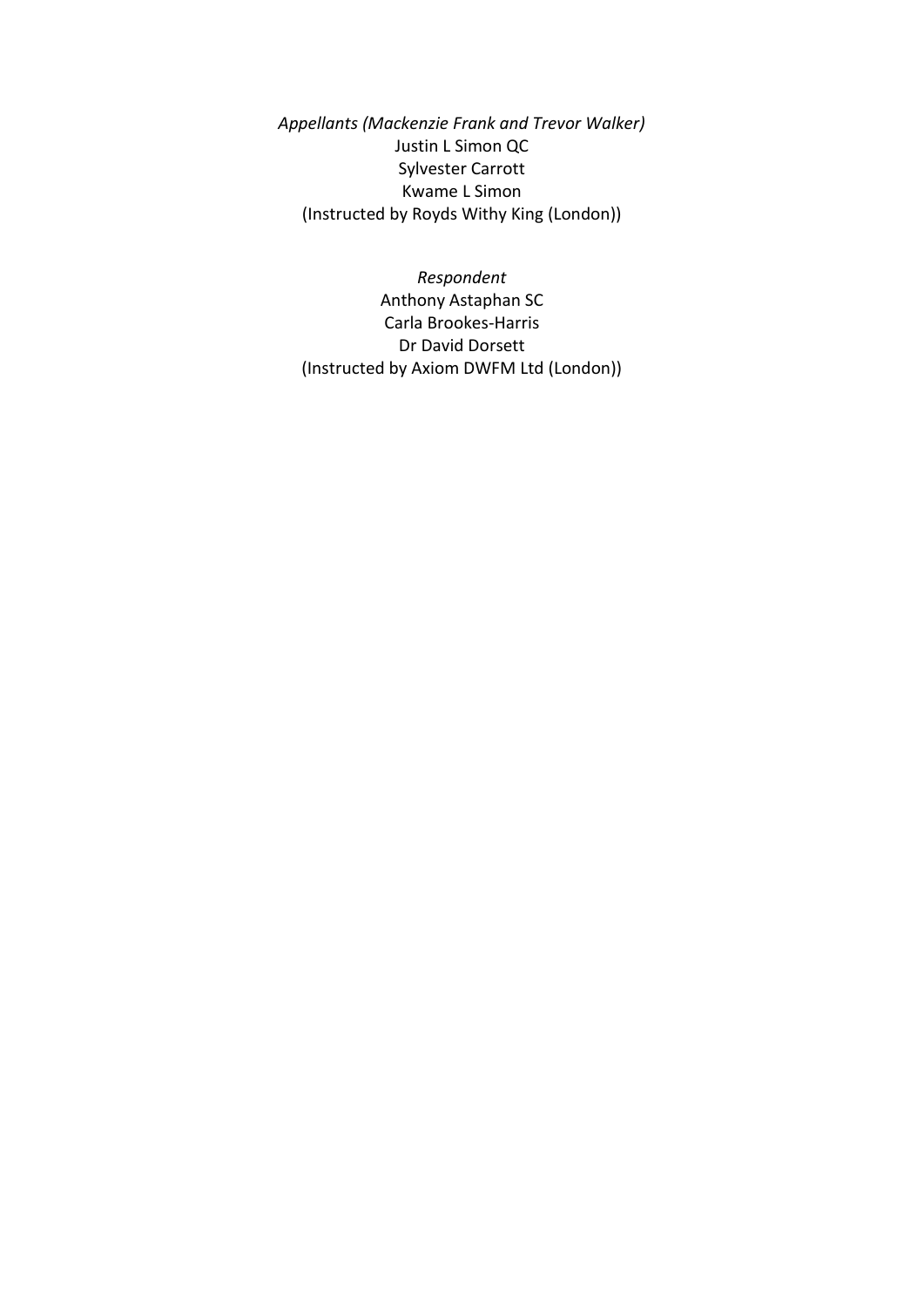#### **LORD BURROWS AND LADY ROSE: (with whom Lord Reed, Lord Sales and Lord Hamblen agree)**

### **1. Introduction**

1. This appeal concerns a claim brought by two Barbudans, Mackenzie Frank and Trevor Walker. Both have represented Barbuda in the Parliament of Antigua and Barbuda and have previously held Ministerial office. They and a number of fellow Barbudans are opposed to a major tourism development on Barbuda involving the building of a hotel resort. For the purposes of that development, 391 acres of land have been leased by the Government of Antigua and Barbuda to Paradise Found LLC for 99 years for a rental payment of US\$5.2m payable, on the signing of the lease, to the Government of Antigua and Barbuda. There is an option to renew the lease for a further 50 years, exercisable on completion of the resort, for a further rental payment of \$1m. That lease has been approved by the Paradise Found (Project) Act 2015.

2. The claimants allege, in an action commenced on 6 June 2016, that the grant of the lease infringes their rights under section 9(1) of the Antigua and Barbuda Constitution (1981) ("the Constitution") protecting them from deprivation of property and that, therefore, the Paradise Found (Project) Act 2015 is void and/or they are entitled to payment of fair compensation (and vindicatory damages). The defendant, the Attorney General of Antigua and Barbuda, representing the Government of Antigua and Barbuda, has sought to strike out the claim as disclosing no cause of action and/or as being an abuse of process.

3. It is helpful to set out straightaway section 9(1) of the Constitution:

### "**9**. **Protection from deprivation of property**

(1) No property of any description shall be compulsorily taken possession of, and no interest in or right to or over property of any description shall be compulsorily acquired, except for public use and except in accordance with the provisions of a law applicable to that taking of possession or acquisition and for the payment of fair compensation within a reasonable time."

4. The central issue on this appeal is whether the claimants have an "interest in or right to or over property" which is protected by section 9(1) in relation to the land on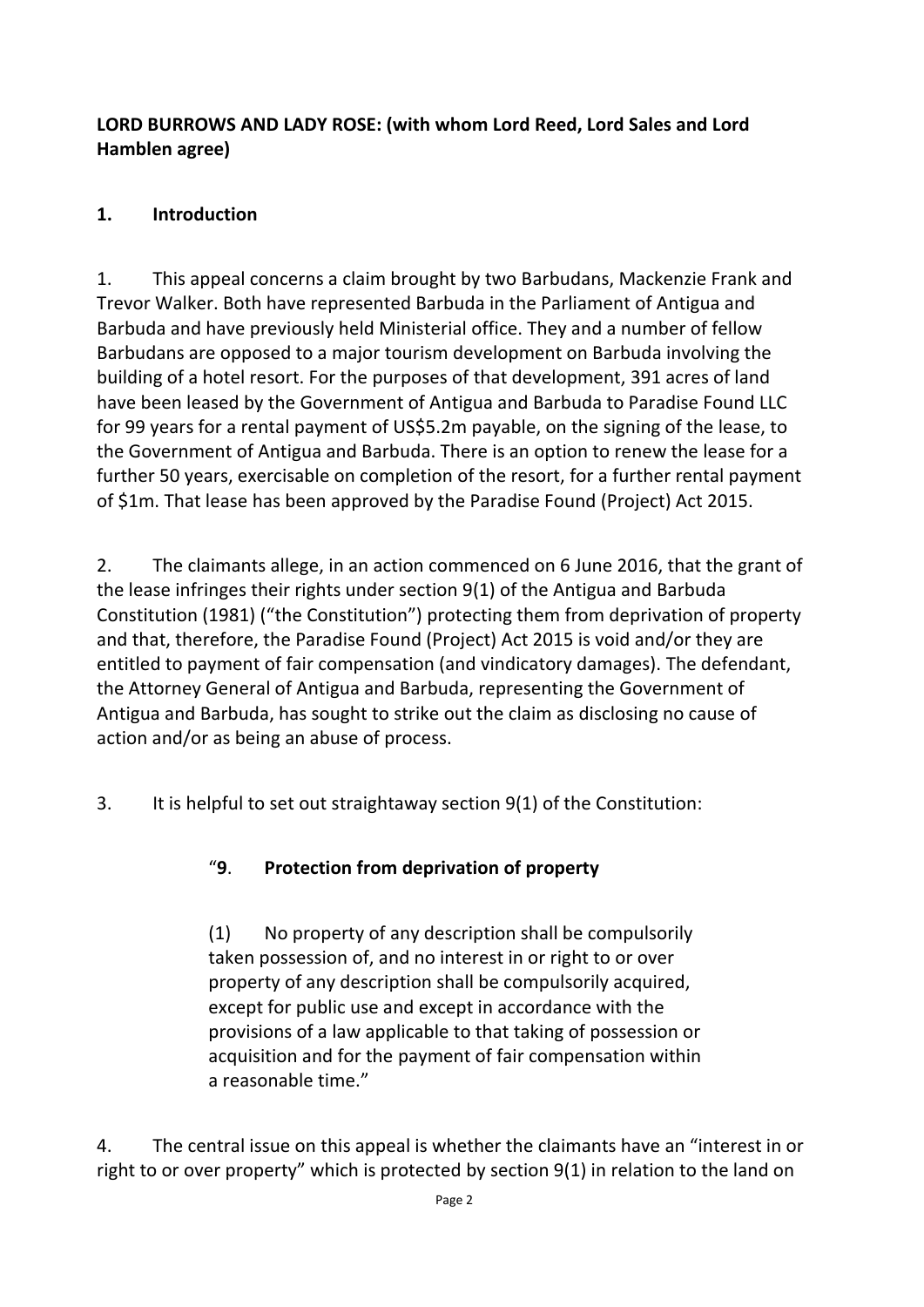Barbuda that has been leased to Paradise Found LLC. In the High Court of Justice of the Eastern Caribbean Supreme Court, in a judgment dated 19 February 2018, Wilkinson J dismissed the Attorney General's application to strike out the claim. However, on appeal by the Attorney General, that decision was overturned and the claim was struck out by the Court of Appeal of the Eastern Caribbean Supreme Court in a judgment dated 26 June 2020. The lead judgment of the Court of Appeal was given by Bennett JA (Ag) with the concurrence of Thom JA and, while adding some reasons of his own, of Michel JA. The claimants now appeal to the Board.

5. The main submission of the claimants is that they have a proprietary interest or right protected under section 9(1) of the Constitution because they are Barbudans. They rely on the provisions of the Barbuda Land Act 2007, in particular on section 3 which states that all land in Barbuda "shall be owned in common by the people of Barbuda" and that title to all land in Barbuda shall vest in the Crown "on behalf of the people of Barbuda". Section 3 has subsequently been repealed by the Crown Lands (Regulation) (Amendment) Act 2018 but was in force at the time the lease to Paradise Found LLC was granted.

#### **2. The law on striking out a claim**

6. It is well-established that the strike-out jurisdiction extends to constitutional claims (see *Ingraham v Glinton* [2006] UKPC 40; [2007] 1 WLR 1, para 11). Moreover, there is no dispute between the parties as to the relevant test for striking out a claim. That test is whether the claim has a realistic prospect of success. In this case the facts are straightforward and are not in dispute (and have been set out in para 1 above). The Board and the courts below have been presented with a pure question of law. In *Easyair Ltd (trading as Openair) v Opal Telecom Ltd* [2009] EWHC 339 (Ch), Lewison J made clear at para 15(vii) that where a case raises a point of law and "the court is satisfied that it has before it all the evidence necessary for the proper determination of the question and that the parties have had an adequate opportunity to address it in argument, it should grasp the nettle and decide it. The reason is quite simple: if the [claimant's] case is bad in law, he will in truth have no real prospect of succeeding on his claim …". In order to determine whether the claim should be struck out the Board should therefore "grasp the nettle" and decide the point of law one way or the other.

#### **3. The Constitution and the Barbuda Council**

7. In 1980, the Antigua Constitutional Conference was held at Lancaster House in London to discuss independence from the United Kingdom. On 1 November 1981, as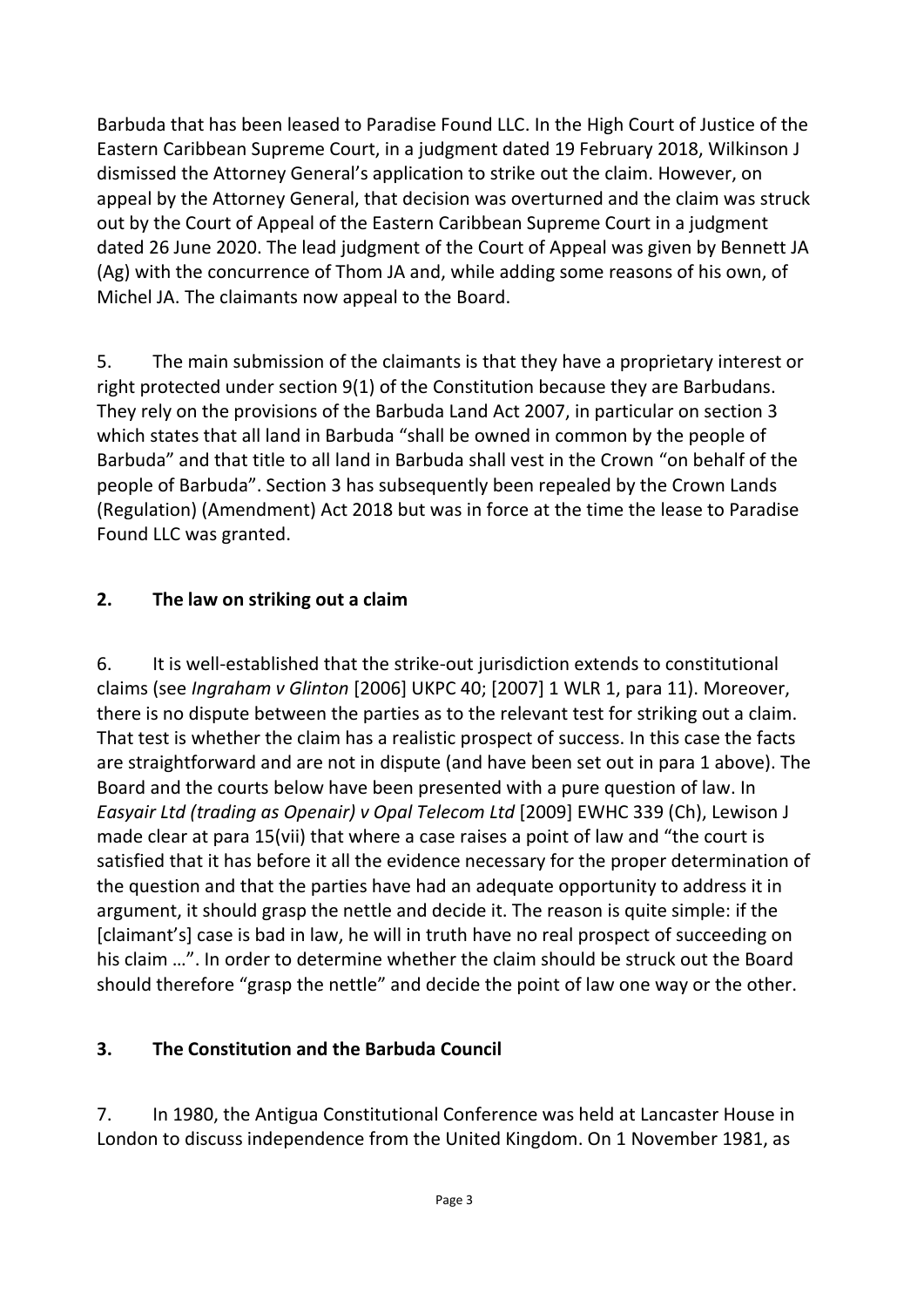embodied in the Constitution, Antigua and Barbuda obtained independence as the sovereign unitary state of Antigua and Barbuda.

8. Section 9(1) of the Constitution, which has been set out in para 3 above, falls within Chapter II of the Constitution which sets out, in sections 3 to 17, the fundamental rights and freedoms of every person in Antigua and Barbuda. Section 18, which is invoked in this case, provides that, if any person alleges that any of the provisions of sections 3 to 17 has been or is being or is likely to be contravened in relation to him, that person may apply to the High Court for redress. The High Court has jurisdiction to hear and determine any such application and to make such declarations and orders as appropriate for the purpose of enforcing those rights.

9. The Constitution also contains, amongst other things, detailed provision for the main organs of state: the Governor General as Her Majesty's representative, a Senate with 17 appointed members, a President who is a Senator elected by the Senate, a directly elected House of Representatives, and a Prime Minister and Cabinet (which is in practice the Executive/Government of the state of Antigua and Barbuda).

10. Section 123 of the Constitution provides that "There shall be a Council of Barbuda which shall be the principal organ of local government in that island". The Barbuda Council ("the Council") "shall have such membership and functions as Parliament may prescribe". In fact, the Council predates the Constitution having been set up in 1976 by the Barbuda Local Government Act ("the BLG Act"). This established the Council as a body corporate, provided for its membership, and conferred on it the functions, duties and powers referred to in the subsequently enacted section 123 of the Constitution. One must therefore look to the BLG Act to see how the Council operates.

11. The powers of the Council prescribed in the BLG Act include the power, under section 3 of that Act, "to purchase, acquire, hold, mortgage and dispose of land and other property". Council members must have a strong connection by birth with Barbuda and be ordinarily resident on the island: section 6(1). By section 12, the members of the Council are elected by an electorate comprising those people who are entitled to vote for the member of the House of Representatives who represents the constituency of Barbuda in the Parliament of Antigua and Barbuda. Sections 18-21 provide for the responsibilities and duties of the Council which cover a wide range of public functions including to administer agriculture, public health and utilities services, to construct and maintain roads, and to raise revenue. Section 18(4) provides that it is the duty of the Council to promote hotel and tourism development in accordance with, and subject to, any law relating to the alienation of land, foreign investment or tax incentives. The BLG Act provides for the Cabinet to be involved in the exercise by the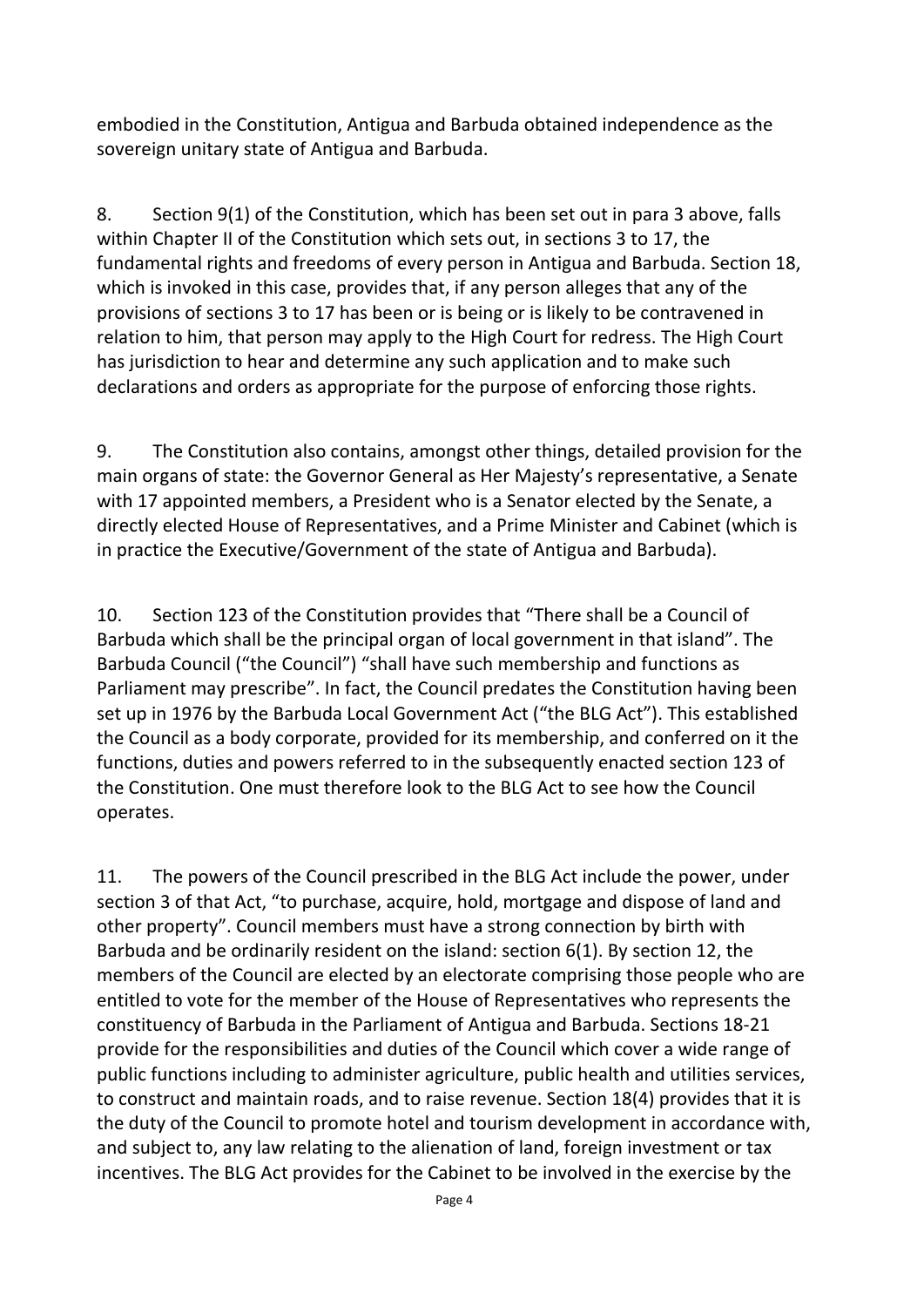Council of its functions, with a power conferred on the Cabinet to give general or special directions as to the policy the Council should follow in respect of some, though not all, of its duties, and with the approval of the Cabinet being required for certain decisions. For example, section 21 provides that the Council may, with the sanction of the Cabinet, acquire by lease or purchase lands and buildings "for any purpose of public utility" (section 21(1)).

#### **4. The ownership and use of land on Barbuda prior to the Barbuda Land Act 2007**

12. The Board is here grateful to rely on the historical summaries set out in the judgment of Sir Dennis Byron CJ (with whom Satrohan Singh and Redhead JJA agreed) in *Attorney General v Barbuda Council* (2002) 65 WIR 93, paras 15-20; and in the judgment of Bennett JA (Ag) at paras 2-11 in this case.

13. Starting in 1632, the islands of Antigua and Barbuda were colonised by the English. In 1685, Barbuda was leased to brothers John and Christopher Codrington and was subsequently and continuously leased to members of their family for over 200 years. The inhabitants of the island are the descendants of slaves that the Codringtons brought to Barbuda by force and who remained in Barbuda as slaves until slavery was abolished in 1834. The Codrington family surrendered their leasehold interest in the island in 1870 and the land reverted to the Crown. After 1870, the Crown granted a succession of leases to private interests (Messrs Hopkins and Cowley and finally to the Barbuda Island Company). After 1898, no further leases were granted by the Crown. In addition to dwelling in the village, the inhabitants used land all over the island to cultivate gardens, rear livestock and otherwise to work the land with little interference from the Crown.

14. The colonial authorities promulgated a series of enactments to regulate and control that permissive use by the inhabitants while preserving the position that title to all the land in Barbuda was vested in the Crown. These culminated in the Barbuda Act of 1904 ("the 1904 Act"). Section 4 of that Act provided that all lands within Barbuda were vested in the Governor General on behalf of the Crown and were to be dealt with in accordance with the provisions of that Act. Section 13 of that Act (which, following later amendment, subsequently became section 5 of the 1904 Act) stated that the inhabitants of Barbuda were "tenants of the Crown". In 1982 and 1983 amendments were made to the 1904 Act, including the insertion of new subsections into what had become section 5. The amended provisions of section 5 still provided that all inhabitants of Barbuda were declared to be tenants of the Crown but added that that did not preclude the grant by the Crown of any interest in or over any piece of land within Barbuda to any person, whether or not that person was an inhabitant of Barbuda. This power was subject to a right to compensation on the part of any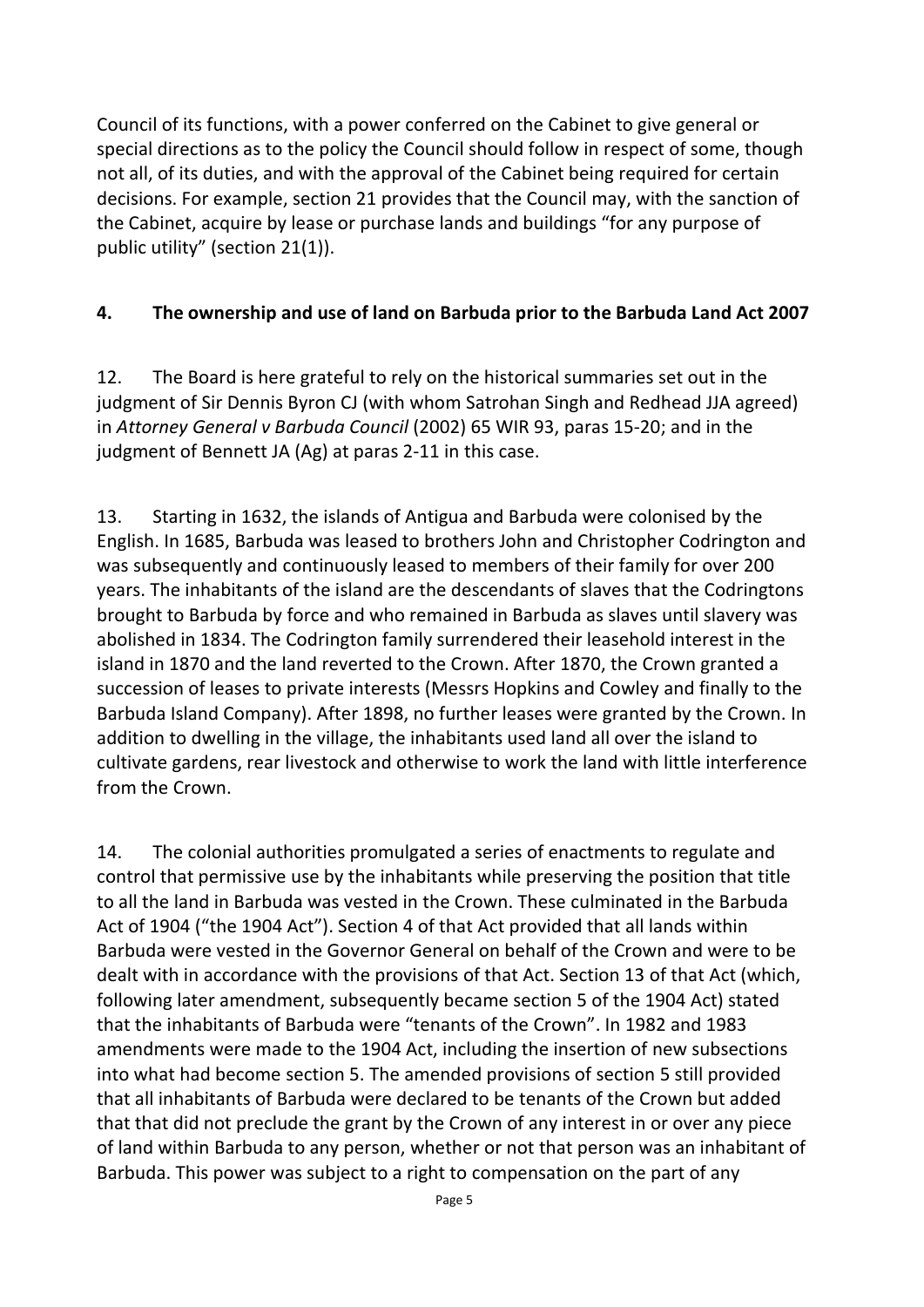Barbudan who could show that such a grant had caused him any material loss in respect of any use that he had been making of the land.

15. Disputes subsequently arose as to the respective powers of the Crown and of the Council in respect to the granting of leases of land in Barbuda. For example, in 1985, in *Thomas Hilbourne Frank v Attorney General* (Civil Appeal No 1 of 1990), a Senator of the Antigua and Barbuda Parliament and Chair of the Council, Thomas Hilbourne Frank, filed a notice of motion asserting various "customs and rights" of the system of land tenure on the island. Mr Frank sought a declaration that amendments to the 1904 Act purporting to confer a power on the Crown to grant interests over land to non-Barbudans were unconstitutional and void being in violation of section 9 because it was not restricted to grants for public use. That motion was denied on the grounds that the claimant had no locus standi in the absence of an infringement or threatened infringement of his rights. In his judgment in that case, Sir Vincent Floissac CJ (with whom Nicholas Liverpool and Satrohan Singh JJA agreed) stated, in the penultimate paragraph of his judgment, that the proprietary rights and interests claimed by Mr Frank on behalf of the inhabitants had not yet been legally established and it was not part of the function of the court "to grant relief which amounts to legislation in regard to those rights and interests ... The court can only declare and protect legally established rights and interests".

16. Then in *Attorney General v Barbuda Council* (2002) 65 WIR 93, the question arose as to whether the Crown, as opposed to the Council, had the power to grant a lease of land in Barbuda to a company called Unicorn Development Ltd for a hotel development. In holding that the Crown did have that power, Sir Dennis Byron CJ, giving the leading judgment of the Court of Appeal, described the BLG Act as "an important step towards self-determination" (para 61) establishing the Barbuda Council on democratic principles. However, he summarised his conclusions at para 81 as follows:

> "I would now summarise my answers to the issues raised on this appeal. The law is that the Crown as the owner of land has the power to grant, including the power to lease, lands on the island of Barbuda. The laws in my view are equally clear that the Barbuda Council has no role in the transfer of title. There is no requirement in the Barbuda Act, nor in the Local Government Act nor in any other Act requiring the Crown to first obtain the consent or approval of the Barbuda Council before exercising its powers to grant any land. The Council had no legal or other interest in the land contained in the grant of the lease to Unicorn. Nor did the Council have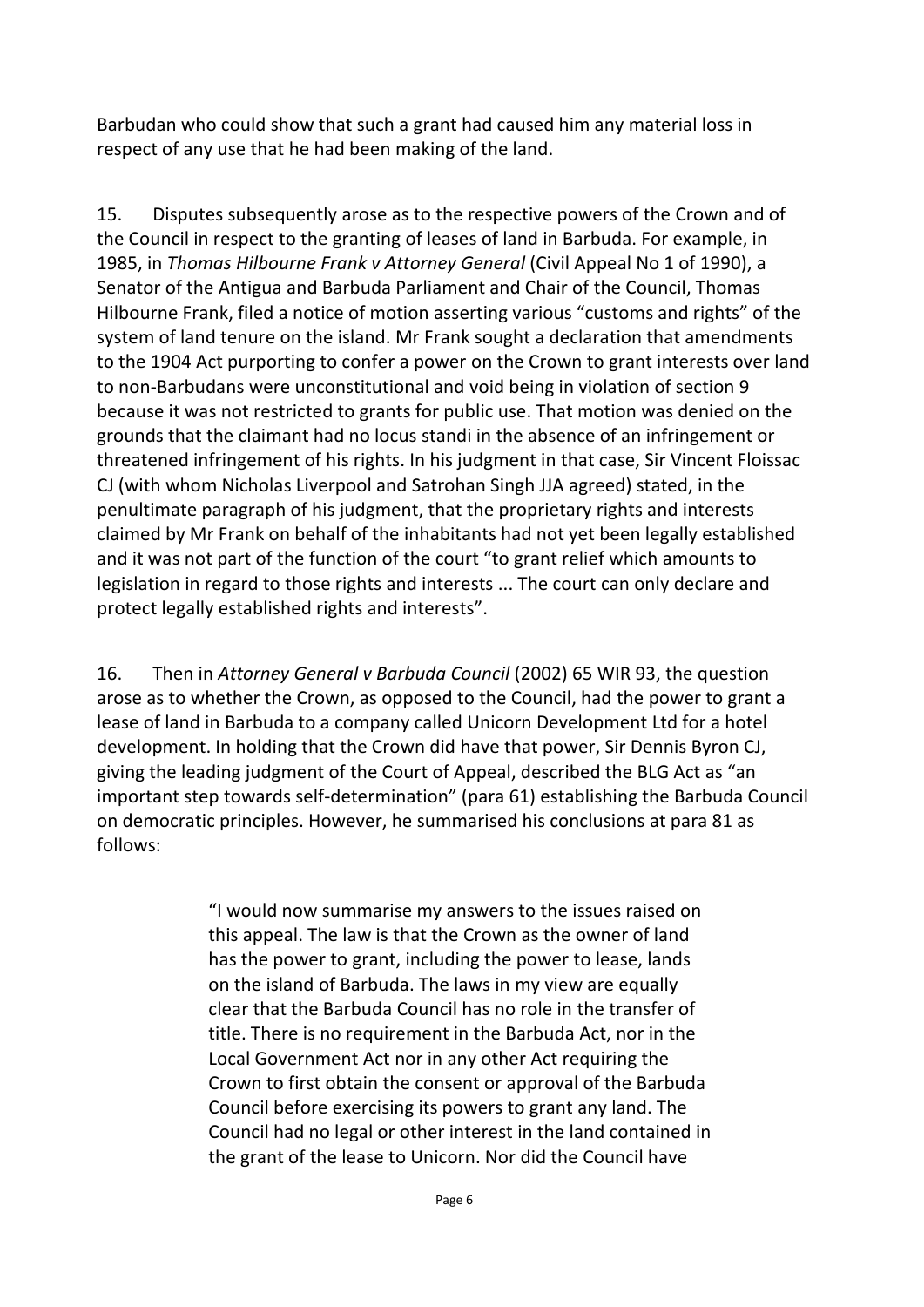any legal or constitutional status in the process of granting an interest in land to anyone. The legislation as I have shown does not preclude the Crown from behaving as a universal and absolute owner and in that capacity granting an interest in land. The evidence indicates that the proper processes required by law were observed and the lease was properly issued by the Governor General. In my view the granting of the lease was not unlawful."

17. It was in the light of that judgment that the Barbuda Land Act 2007 was enacted.

#### **5. The Barbuda Land Act 2007**

18. The Preamble to the Barbuda Land Act 2007 ("the 2007 Act") states that it is

"An Act to confirm that all land in Barbuda is owned in common by the people of Barbuda, to provide for the administration and development control of land in Barbuda, to provide for the confirmation or otherwise of certain leases of land in Barbuda, and for incidental and connected purposes."

19. Part I of the Act is headed "Preliminary" and contains sections 1-2. Section 2 is the "Interpretation" section. The term "Barbudan" is defined in section 2 as follows:

> "(a) a person born in Barbuda of whose grandparents at least one was born in Barbuda; or

(b) the child, wherever born, of parents at least one of whom is a Barbudan within the meaning of paragraph (a)."

The claimants in this case are both Barbudan within that definition. The term "land" is defined in section 2 as including "an interest in land"; and the term "major development" means

> "(a) a development which will cost in excess of five million four hundred thousand dollars; or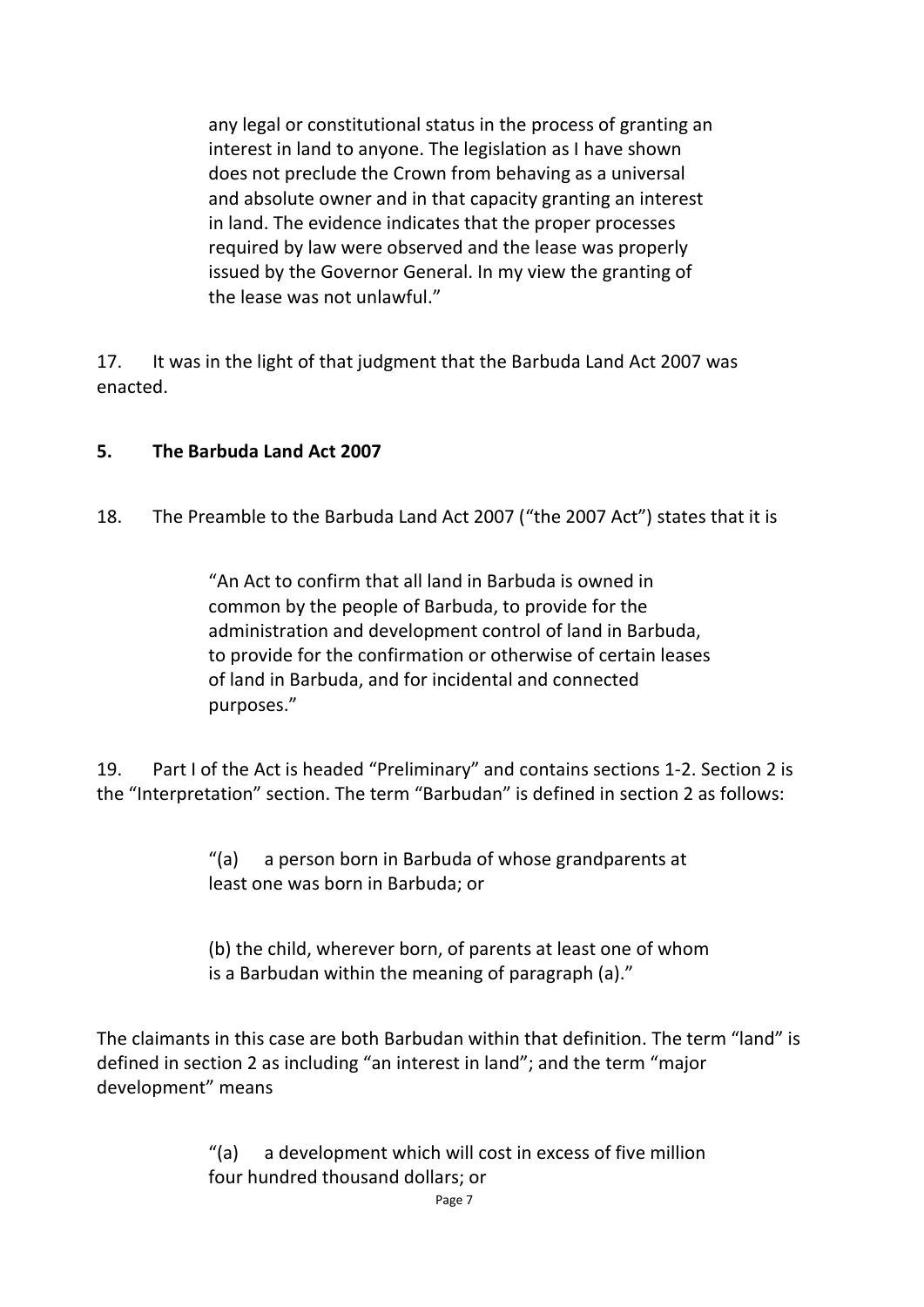(b) a development which in the view of the Council or of the Cabinet will have a significant impact on the economy, environment or infrastructure of Barbuda."

20. Part II of the 2007 Act (containing sections 3-6) is entitled "The Ownership of Land in Barbuda". Section 3 provides:

#### **"3. Barbuda land is owned in common by Barbudans**

(1) All land in Barbuda shall be owned in common by the people of Barbuda.

(2) Subject to sections 4 [land held for public purposes] and 20 [existing leases], the title to all land in Barbuda shall vest in the Crown on behalf of the people of Barbuda."

21. Section 5(1) provides that no land in Barbuda shall be sold and, by section 5(2), "No person shall acquire the ownership of any land by prescription or otherwise".

22. Section 6 makes provision for leases of land for major developments. We discuss this below when considering Part VI of the 2007 Act which gives more detail of the procedure to be followed in order for such a lease to be granted.

23. Part III of the 2007 Act (containing sections 7-10), headed "The Rights of the People of Barbuda", then sets out a bespoke regime by which Barbudans over the age of 18 years can acquire limited rights over land designated for the purpose for which the applicant wishes to use it. According to section 7, the primary right which can be granted, "subject to availability", is an exclusive right of occupation of land for a dwelling, or for cultivation or for commercial purposes other than major developments. Barbudans may also be granted a non-exclusive right to graze animals over the land.

24. The application process to be followed by a Barbudan applying for the grant of exclusive rights of occupation under section 7 is set out in the Barbuda Land Regulations 2010 (SI 2010/17) ("the 2010 Regulations") and includes the payment of a fee, the submission of documents proving his or her status as a Barbudan and evidence of the purpose for which the land will be used. Where a person has been granted an exclusive right of occupation, the Council may, on the person's application, grant a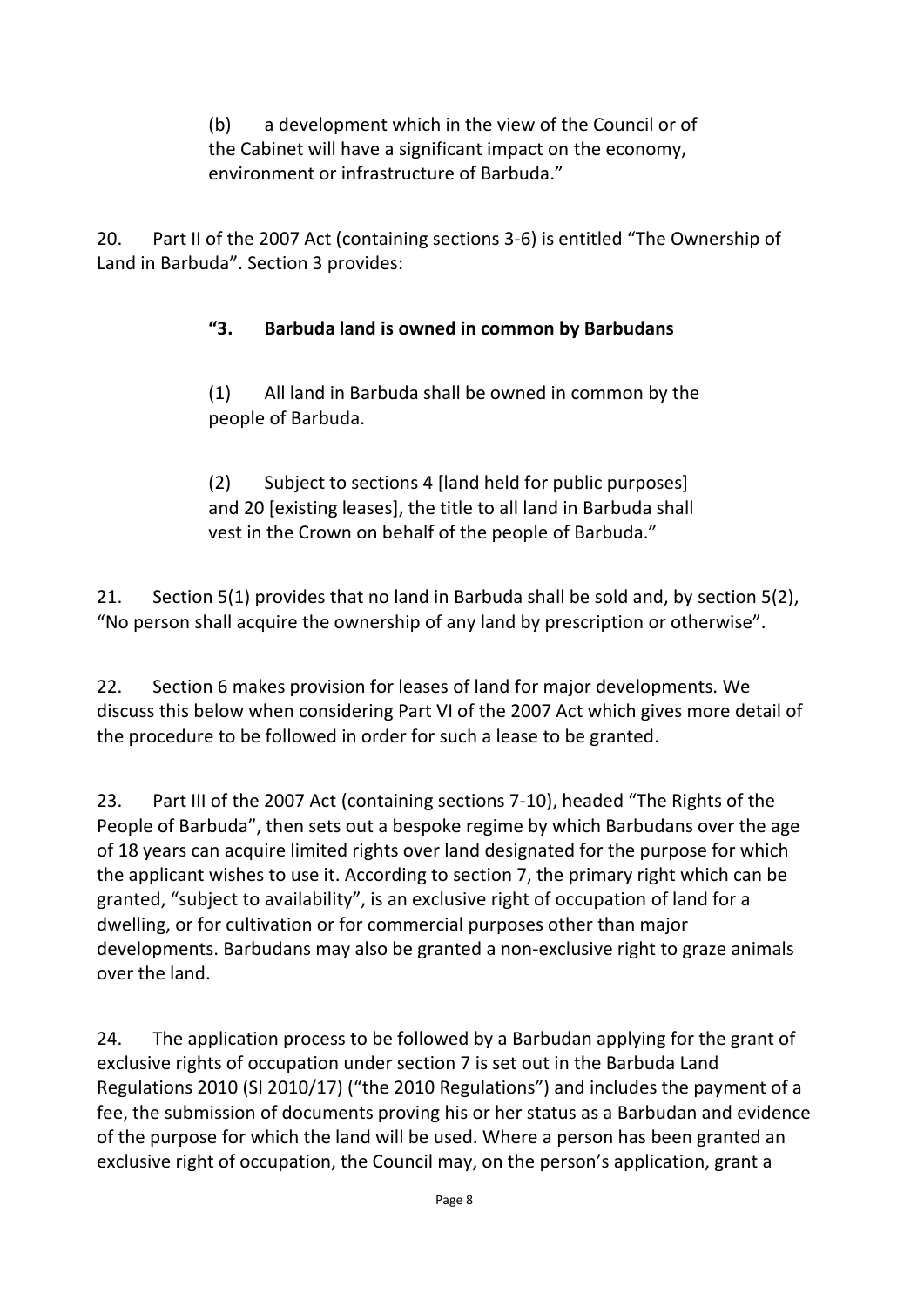lease to that person for the purposes for which the exclusive right has been granted, for a maximum term of ten years, renewable for additional periods of ten years: section 8.

25. Part IV of the 2007 Act (containing sections 11-14) deals with the powers and duties of the Council. As well as the duty to designate land for specific uses under section 12, the Council must grant an exclusive right of occupation to a Barbudan "who wishes to exercise his or her rights under section 7": section 11(2).

26. Part V contains just one section, section 15, and deals with residential land. The claimants rely on section 15(4) and (5) in support of their claim. These subsections provide:

> "(4) On the death of a Barbudan, the exclusive rights of occupation of residential land which have been granted to him or her shall pass by operation of law, or by will, to his or her next of kin or heirs.

> (5) If a Barbudan has died intestate without leaving next of kin, any exclusive rights of occupation granted to him or her shall immediately expire and the land shall be vested unencumbered in the Crown on behalf of the people of Barbuda."

27. Part VI of the 2007 Act, headed "Future Development of Land in Barbuda", contains sections 16-19 and, together with the earlier section 6, provides for major developments in Barbuda. Section 6 reads as follows:

#### "**6. Leases of land for major developments**

(1) The Council, with the approval and on the advice of Cabinet and having obtained the consent of a majority of the people of Barbuda, may grant leases of land for major developments in accordance with this section and Part VI.

(2) A person proposing to develop land in Barbuda shall apply to the Council in accordance with the regulations and pay the application fee set out in the regulations.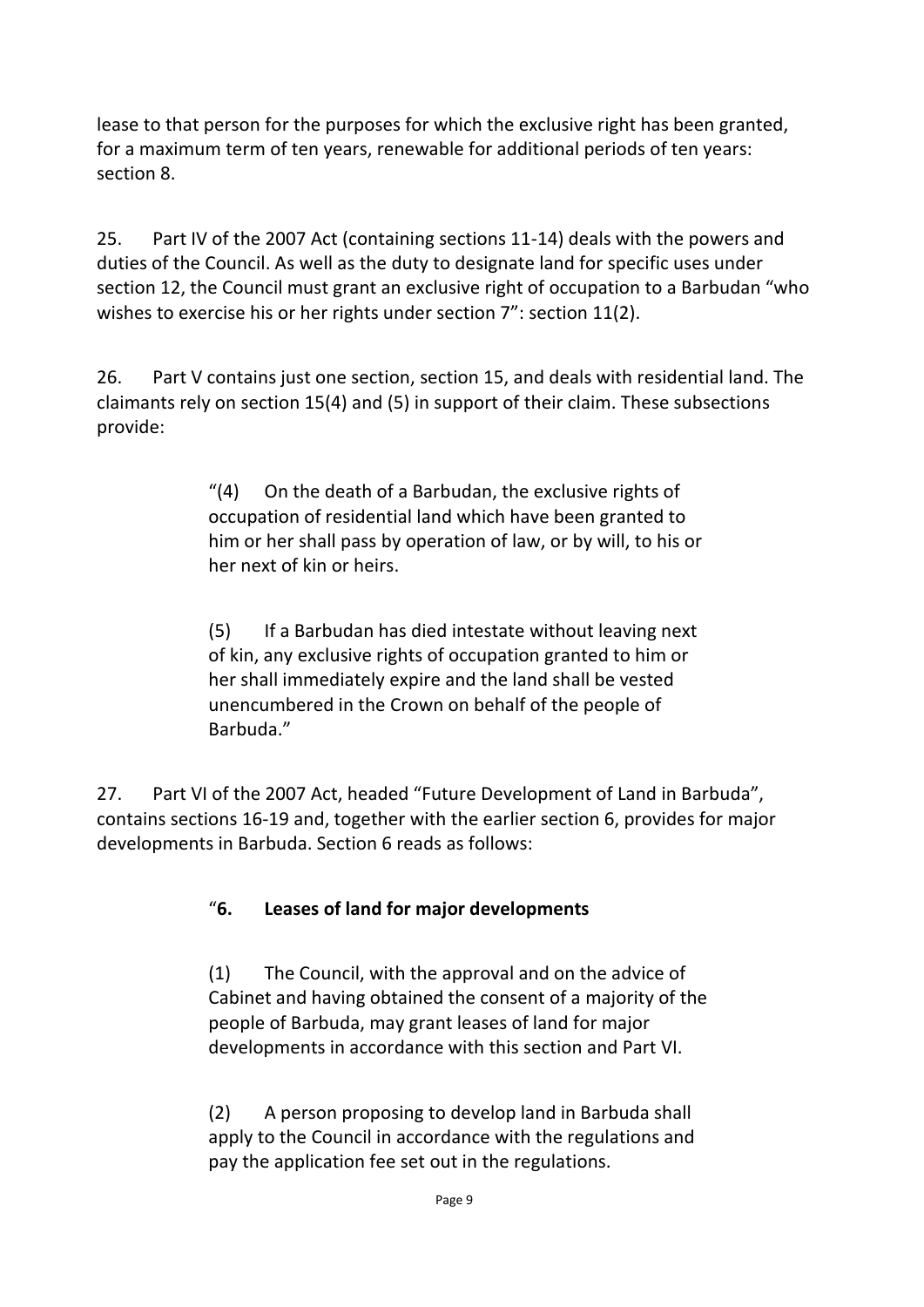(3) Before the Council grants a lease under subsection (1) it shall obtain the consent of a majority of the people of Barbuda.

(4) The Council may grant a lease of land in Barbuda for a major development for a maximum period of 50 years, or any longer period that the Council may, by regulation fix in accordance with this Act.

…"

28. Section 17 reiterates that major developments shall not take place without the agreement of the Cabinet and the Council and the consent of the people of Barbuda in accordance with Part VI. The procedure to be followed to obtain the necessary consents is set out in section 17(2)(a)-(d). First, the Council must obtain the consent of the people of Barbuda to the principle of the proposal; then the proposal is to be considered and approved in detail by the Council; if so approved, it is then considered by the Cabinet; finally, if the Cabinet agrees, the Council must obtain the consent of the people of Barbuda.

29. As to how the consent of the people of Barbuda is to be obtained, section 18 places on the Council the responsibility of consulting the people and obtaining their consent either by a meeting or a vote. The 2010 Regulations provide, in regulation 10, for the convening of meetings to discuss and vote on whether to consent to a major development. They provide that such a meeting must have a quorum of 50 and that, broadly, only Barbudans who are present at the meeting are entitled to vote.

30. According to section 19 of the 2007 Act, a lease granted for the development of land in Barbuda must specify a time within which the tenant must begin to develop the land and complete the development. If the tenant fails to do so then, if the Council refuses to grant further time, the lease determines and the land "shall revert to the Crown unencumbered to hold on behalf of the people of Barbuda".

31. Under Part IX ("Miscellaneous"), section 28 repeals certain provisions of the 1904 Act including section 5; and section 30 provides that "This Act shall bind the Crown".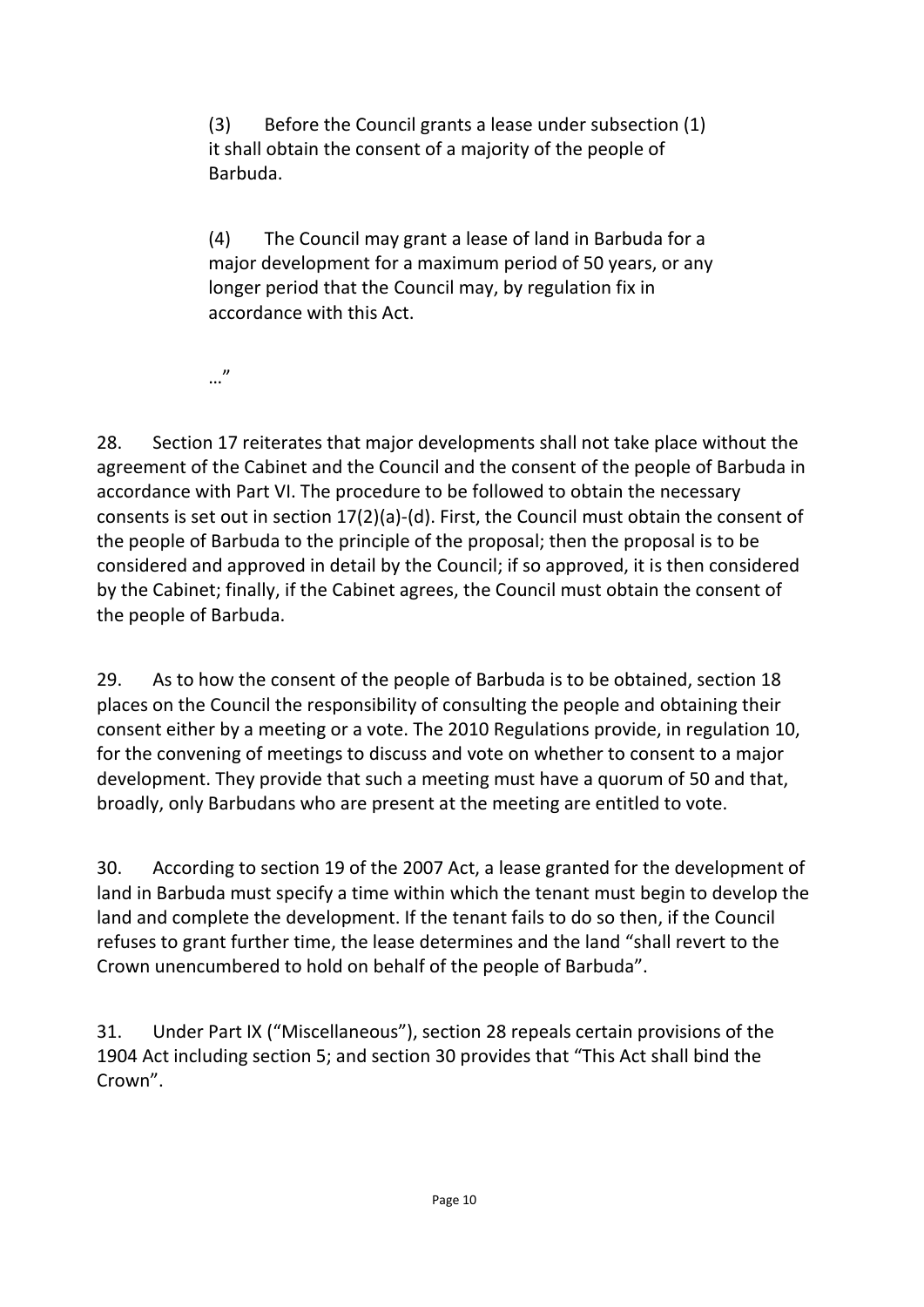#### **6. The Paradise Found (Project) Act 2015**

32. The preamble to the Paradise Found (Project) Act 2015 ("the Paradise Found Act") states that the Act provides "for the approval of specified terms of an Agreement dated 3 November 2014 between the Government of Antigua and Barbuda and Paradise Found LLC for a tourism development Project in Barbuda". It defines the "Leased Land" as the parcels of land situate in Barbuda leased to Paradise Found LLC or its subsidiaries or affiliates as described in Schedule 1 to the Act together with all lands that may be leased in future for the purposes of the Project. The "Project" is the tourism and real estate development on Barbuda by Paradise Found LLC on lands of the former "K Club" resort together with the additional lands leased by the Government to Paradise Found LLC on 3 November 2014. The K Club referred to was established in 1989 under a lease of 251 acres of beach front land. It is common ground that the Paradise Found Project is a "major development" within the meaning of the 2007 Act.

33. Section 3 of the Paradise Found Act provides:

"(1) Notwithstanding the provisions of the Barbuda Land Act 2007, or any other law to the contrary, the Government leases to Paradise Found the Leased Land on the terms set out in Schedule 2.

…

(3) The provisions of the Barbuda Land Act 2007 [do] not apply to the lease of the Leased Land pursuant to this Act."

34. Sections 4, 5 and 6 then expressly disapply sections 6, 17 and 19 of the 2007 Act, making it clear that (i) the need for the advice of the Cabinet or the consent of a majority of the people of Barbuda required under section 6 of the 2007 Act does not apply, (ii) the procedure for obtaining Cabinet and Council approval specified in section 17 is not applicable, and (iii) the time limits on development in section 19 shall not apply.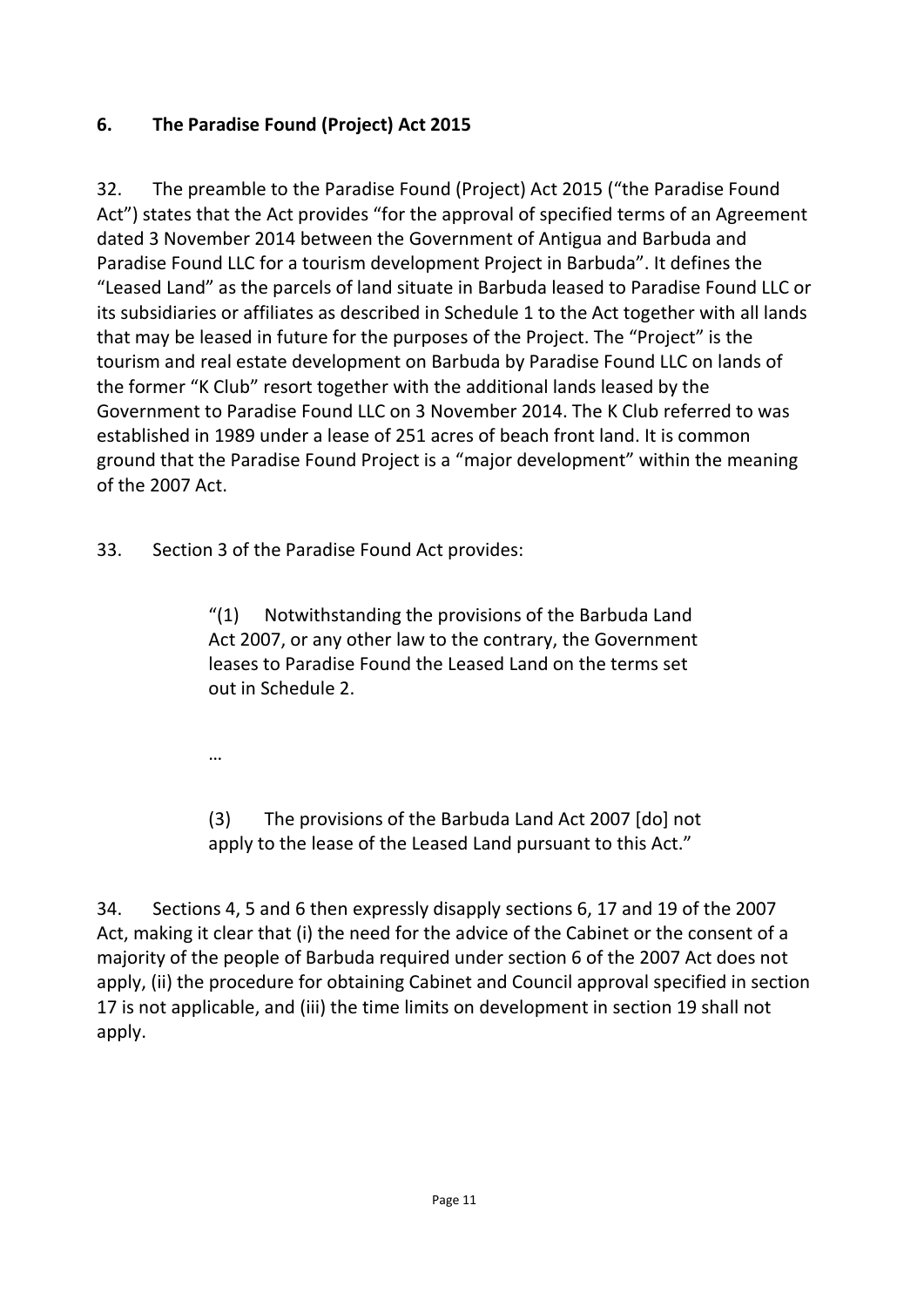#### **7. The claim and the judgments of the lower courts**

35. The claim form issued by Mackenzie Frank and Trevor Walker seeks declarations and relief pursuant to section 18 of the Constitution:

(i) A declaration that the Government has compulsorily acquired and taken possession of the property specified in Schedule 1 to the Paradise Found Act by securing the enactment of that Act; that the property was not acquired for public use; that section 3 of the Act violates section 9 of the Constitution and is therefore void and of no effect;

(ii) An order striking down the Paradise Found Act;

(iii) In the alternative, if the court finds that the land has been acquired for the public good, a determination of the amount of compensation to which the people of Barbuda are entitled, payment of that compensation and vindicatory damages.

36. A schedule to the originating motion lodged by the claimants contained the signatures of about 100 Barbudans who supported the application.

37. In her judgment handed down on 19 February 2018, Wilkinson J decided that the claim should not be struck out. She said that, in interpreting the meaning of the term in the 2007 Act, "[land] owned in common" by the people of Barbuda, she was guided by the definition of the same term in the Registered Land Act 1975, section 102. This is set out at para 50 below and provides that, where any land is owned in common, each proprietor is entitled to an undivided share in the whole. Wilkinson J considered that it would lead to uncertainty for the same term to be given two different meanings in the two different statutes. She therefore held, at para 40 of her judgment, that the claimants owned an undivided share in the land in Barbuda and that this was protected under the Constitution.

38. Wilkinson J also referred to section 3(2) of the 2007 Act which, as set out in para 20 above, provides that title in the land in Barbuda vests in the Crown "on behalf of the people of Barbuda". She said, at para 31, that this was the simplest way of stating that while the land is vested in the Crown "it is not for the Crown's use or benefit, but rather that the Crown is holding it on behalf of the people of Barbuda and so it could only be used for the benefit of the people of Barbuda". This was, she held, on all fours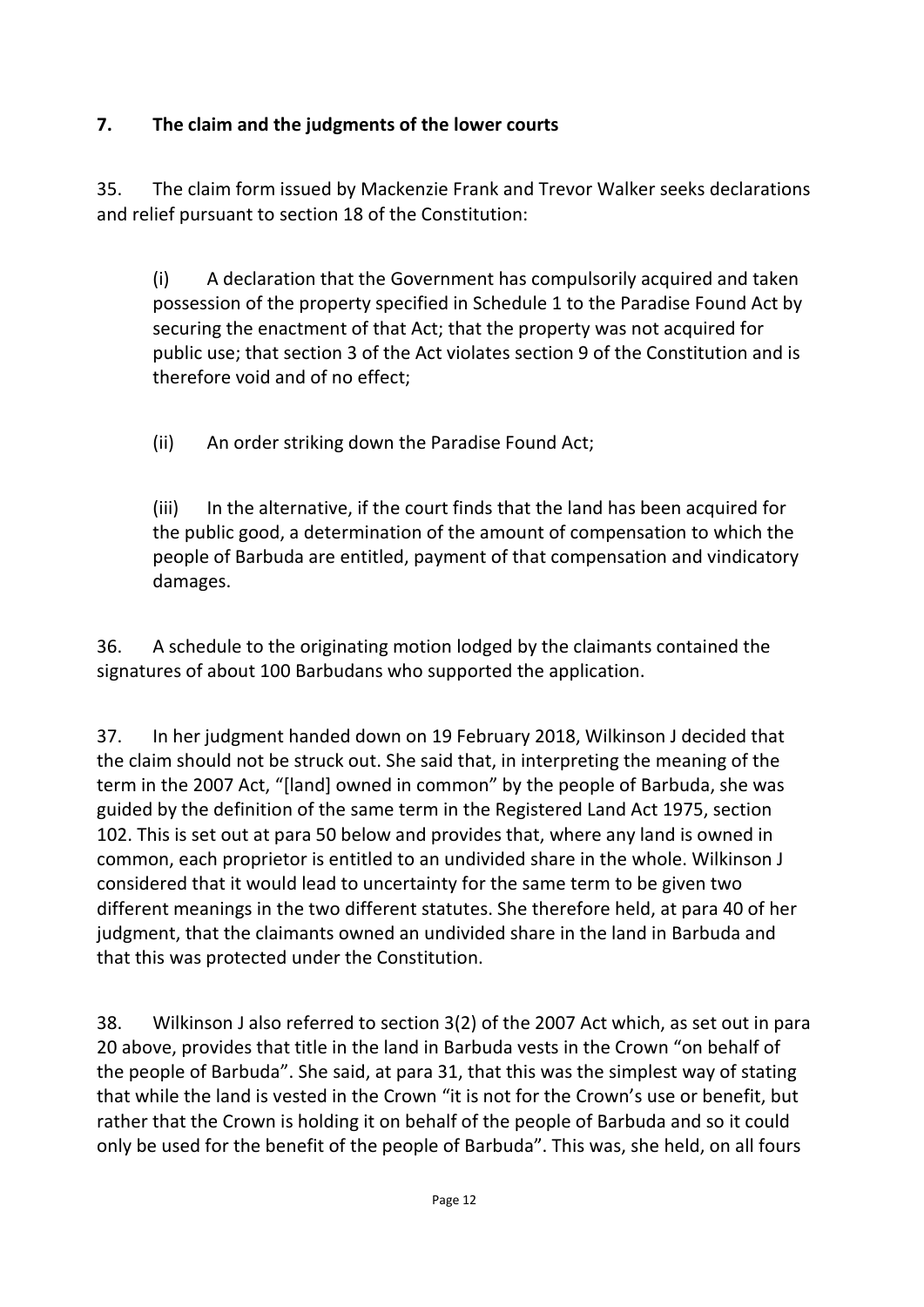with the classic establishment of a trust so that the Crown could be said to be in the position of trustee.

39. On appeal, the Court of Appeal disagreed with the judge as to the relevance of the term "owned in common" in the Registered Land Act. That Act did not apply to land in Barbuda. The phrase used in the 2007 Act was referring to a different concept, given that section 5 of the 2007 Act expressly precluded the ownership by a person of land in Barbuda and the provisions of the 2007 Act created only very limited kinds of entitlements which could be conferred on Barbudans. Bennett JA concluded that the reference to ownership in common in the 2007 Act did not amount to ownership of undivided shares in the land by members of the defined class.

40. He then turned to the question whether these limited rights enjoyed by Barbudans by virtue of their status as Barbudans amounted to an interest in or right to or over property protected by the Constitution. He recognised that the term "property" in section 9 must be read in a wide sense. But he held, at para 76, that a right to apply for the grant of an interest in land was not in itself an interest in property which if taken away entitles one to compensation: "however generously the concept of 'an interest in or right over property' is construed, the benefit or privilege so described must at least be exercisable immediately and as of right". Since the claimants did not assert that they were entitled to any immediate right to use or occupy the land, they lacked the necessary standing to pursue a claim for relief.

#### **8. Do the claimants have a relevant "interest in or right to or over property" under section 9(1) of the Constitution?**

41. The central submission of Justin Simon QC, counsel for the claimants, is that Mackenzie Frank and Trevor Walker have a proprietary interest protected by section 9(1) of the Constitution in relation to the land on Barbuda that has been leased to Paradise Found LLC. This is because they are Barbudans and, by section 3 of the 2007 Act, all land in Barbuda is "owned in common by the people of Barbuda" and title to land in Barbuda is vested in the Crown "on behalf of the people of Barbuda". That reference to the Crown holding the land on behalf of the people is confirmed, Mr Simon submits, by the use of the same words in sections 15(5) and 19 which state that, where land reverts to the Crown on an intestacy or if the time limit on a major development expires, the land is also held by the Crown "on behalf of the people of Barbuda".

42. More specifically the claimants argue that the 2007 Act has created a form of trust whereby the Crown holds the legal title to all the land in Barbuda as trustee for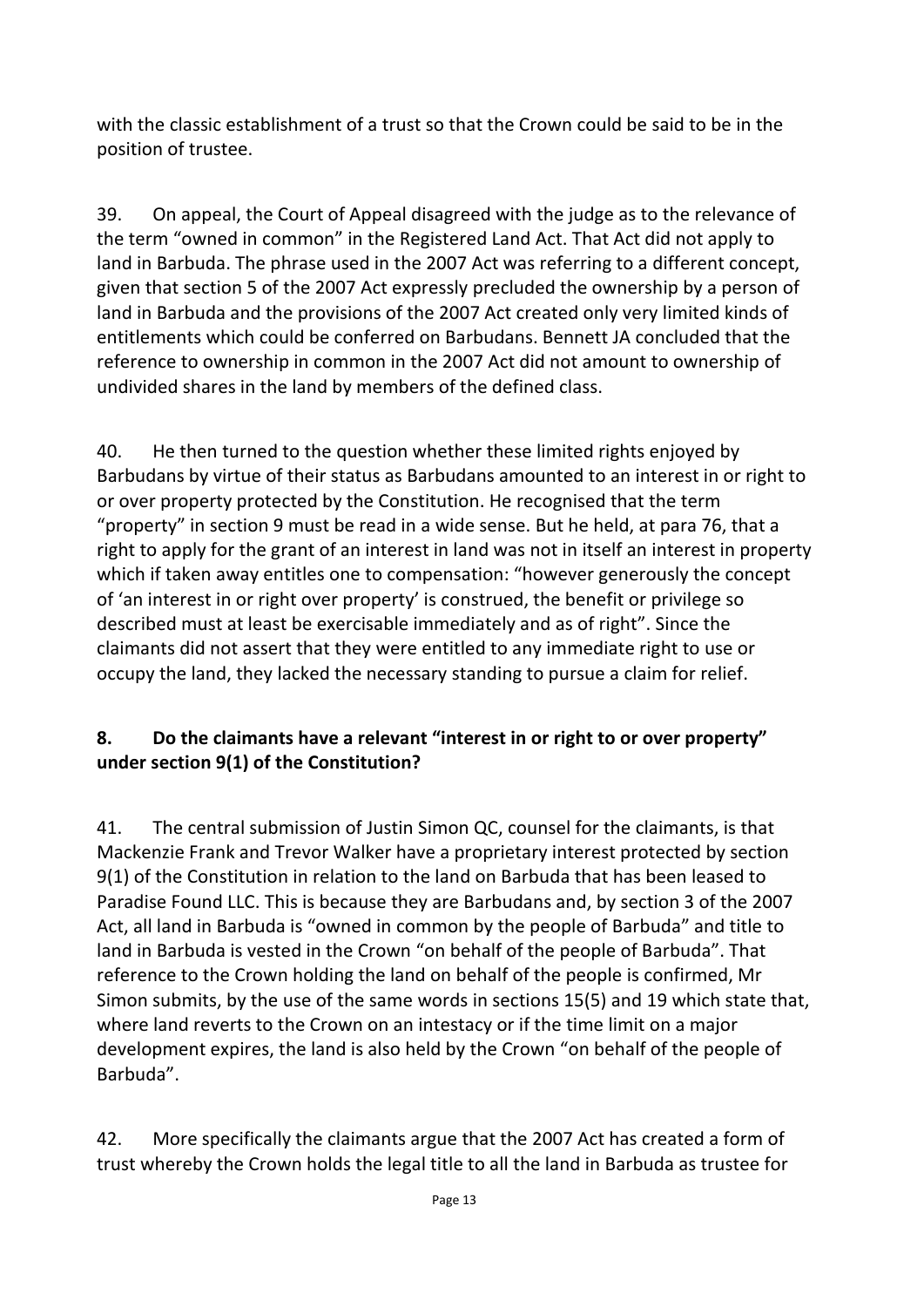the people of Barbuda who are all beneficiaries with equitable title. Deprivation by compulsory acquisition of a person's equitable title to land is therefore deprivation of an "interest in or right to or over property" under section 9(1) of the Constitution. That submission is consistent with the view accepted at first instance by Wilkinson J that "owned in common" in the 2007 Act means the same as that provided for in section 102 of the Registered Land Act which may be said to embody similar characteristics to the traditional English law concept of tenants in common co-owning undivided shares.

43. The Board rejects those submissions for the following reasons.

44. First, if those submissions were correct (and assuming the grant was not for public purposes), every grant of a lease of land for development purposes and every exclusive right of occupation or lease granted to a Barbudan pursuant to sections 7 and 8 of the 2007 Act would diminish the equitable co-ownership rights of (other) Barbudans. The grant would therefore entitle them to compensation under the Constitution. That would be an absurd consequence which would undermine the purpose of the 2007 Act. Moreover, once one departs from the idea of the Crown holding the land on trust for the people as equitable co-owners, the language in section 3(2) of the 2007 Act of all land in Barbuda being vested in the Crown (subject to land held for public purposes and land already leased at the date of the coming into force of the Act) can be straightforwardly read as meaning that the Crown has legal and beneficial (ie equitable) title to the land. Similarly, that a Barbudan does not have any relevant proprietary rights, merely because of his or her status as a Barbudan, may be said to be supported by section 5(2) which lays down that no person shall acquire the ownership of any land (whether by prescription or otherwise).

45. Secondly, it is clear from sections 7 and 8 of the 2007 Act that the right that a Barbudan has under the Act is not an *existing* proprietary right. Rather it is the right to apply to the Council for a grant, subject to availability, of exclusive occupation of land (for dwelling, cultivation, or commercial purposes other than major developments) or, without exclusive occupation, for grazing animals. If a Barbudan is granted exclusive occupation of land, there is the further right to apply to the Council for a grant of a ten-year lease which the Council may grant.

46. Thirdly, had the claimants, under sections 7 and 8, been granted exclusive occupation, or a lease, of any of the land that has been leased as part of the Paradise Found project, the Board would accept (as Bennett JA accepted as a general proposition at para 74 of his judgment in the Court of Appeal) that the claimants would have an "interest in or right to or over property" protected by section 9(1) of the Constitution. But, as Mr Simon conceded, the claimants are not alleging that they have been granted any exclusive right of occupation or lease of the relevant land; and, in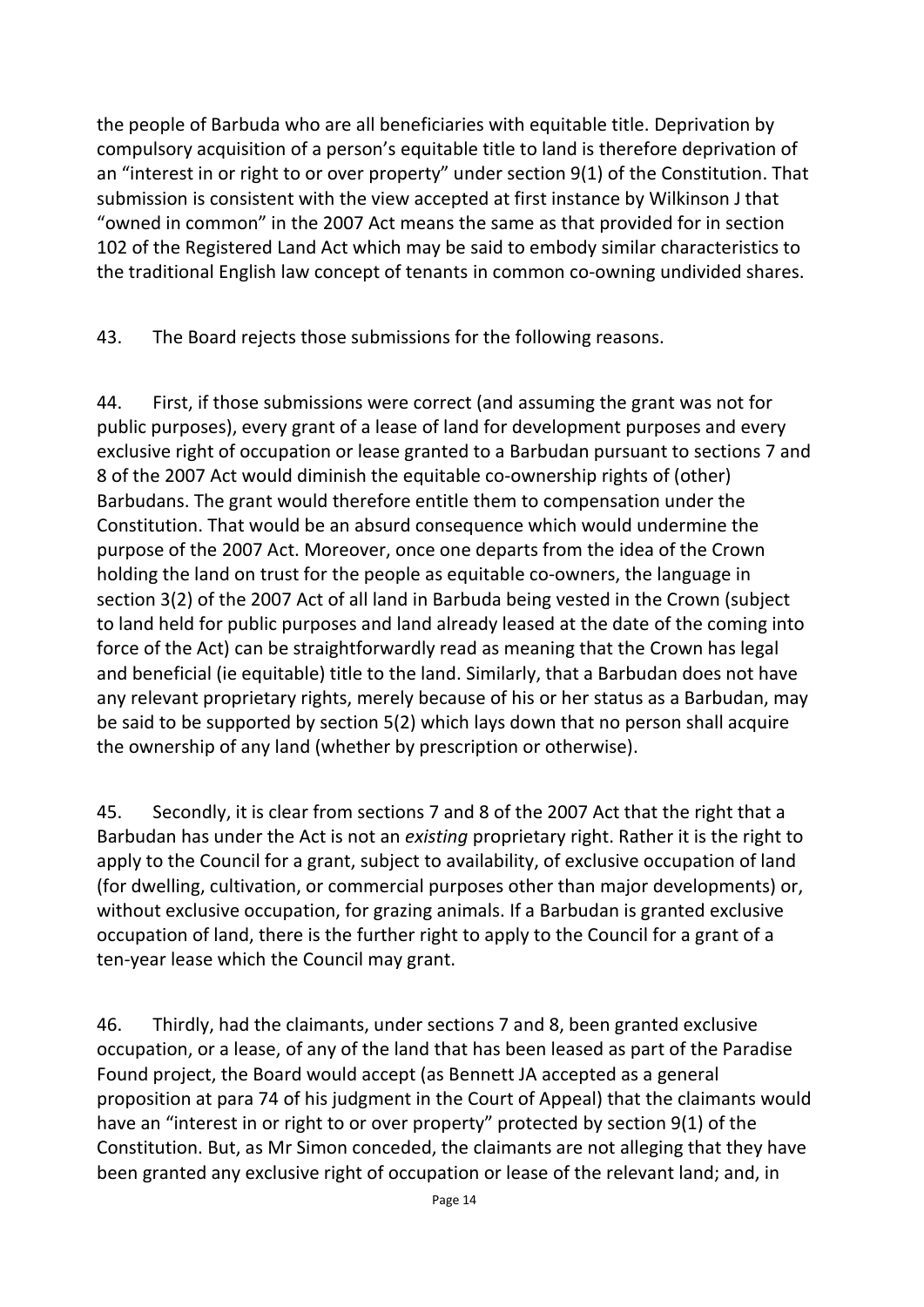any event, there is no evidence that could be put forward to support such an allegation.

47. Fourthly, the scheme of the 2007 Act is that areas of land on Barbuda will be designated by the Council for particular purposes. As set out in section 12(1), those purposes include designation for residential use, agricultural use, public purposes, commercial use, tourism development and other development projects. The rights in section 7 and section 8, referred to above, relate to the areas of land so designated (ie the rights granted under sections 7 and 8 go "hand in glove" with the relevant designations). It seems clear that at least part of the land that has been leased for the Paradise Found project, namely the 251 acres of K Club land, was used for a number of years as a tourist resort and there is no evidence that that land or any of the newly leased land has been used, or designated, for any purpose other than for a major development within the meaning of the 2007 Act.

48. Fifthly, looking at the words, purpose and context of the provisions, the correct interpretation of the land being held "on behalf of the people of Barbuda" and being "owned in common by the people of Barbuda" is not a reference to any proprietary rights of Barbudans. Rather this is a reflection of the fact that only Barbudans within the meaning of the 2007 Act are entitled to apply for section 7 and section 8 rights; that the people of Barbuda are represented through the Council which considers and grants such applications and more generally administers the land; and that only Barbudans (rather than all the inhabitants of the unitary state of Antigua and Barbuda) are entitled to vote when consent is sought for major developments as set out in the procedures in Part VI of the 2007 Act and the 2010 Regulations. If, for example, the proper procedures to obtain the consent of the Barbudan people (in section 6 of the 2007 Act) were not complied with (and were not validly disapplied) prior to the lease being granted to the Paradise Found LLC, that might prompt a judicial review application challenging the validity of what was done (see para 60 below). However, that would be a separate matter from the constitutional claim under section 9(1) of the Constitution with which the Board is concerned.

49. Sixthly, although both parties placed some reliance on the Preamble to the 2007 Act, the Board has derived no real help from it in interpreting the Act. If anything, the words "to confirm that all land in Barbuda is owned in common by the people of Barbuda" may be thought to indicate that no radical change was being made from the previous law; and it was previously accepted (for example, under the 1904 Act) that the land on Barbuda vested in the Crown. Moreover, as has been referred to in para 16 above, the important case of *Attorney General v Barbuda Council* (2002) 65 WIR 93, which preceded the passing of the 2007 Act, was concerned with the proprietary rights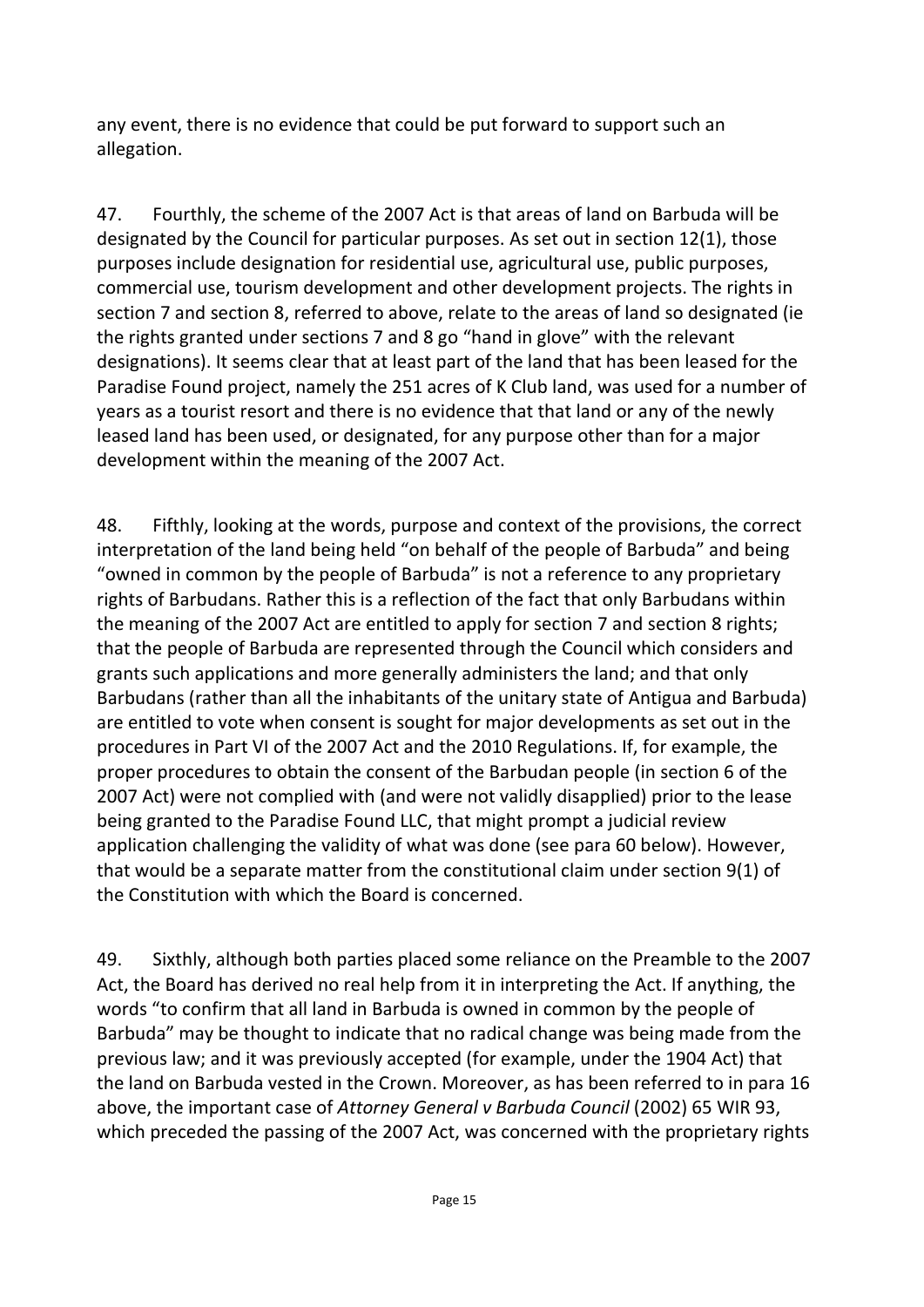and powers of the Council as against the Crown and did not directly deal with the proprietary rights of individual Barbudans.

50. It follows from our reasoning that we reject Wilkinson J's reliance on section 102 of the Registered Land Act. Section 102 reads as follows:

### "**102. Characteristics of proprietorship in common**

(1) Where any land, lease or charge is owned in common, each proprietor shall be entitled to an undivided share in the whole, and on the death of a proprietor his share shall be administered as part of his estate.

(2) No proprietor in common shall deal with his undivided share in favour of any person other than another proprietor in common of the same land, except with the consent in writing of the remaining proprietor or proprietors of the land, but such consent shall not be unreasonably withheld."

51. By amendments made in the Second Schedule of the 2007 Act, the Registered Land Act (and hence section 102) does not apply to land in Barbuda (as opposed to Antigua), except as provided for by the 2007 Act. The Board is prepared to accept, however, that that in itself does not fatally undermine Wilkinson J's reasoning because one may wish to apply a consistent meaning to the same terms used in different statutes dealing with land in Antigua and/or Barbuda. But, as the Board has explained, ownership in common under the 2007 Act is not referring to the proprietary interests or rights of co-owners. The different statutes have different purposes and are concerned with different matters. Contrary to Wilkinson J, there is therefore no good reason to treat the same terms in the 2007 Act and the Registered Land Act as having the same meaning.

52. It also follows from our reasoning that the Board agrees with the reasons given by Bennett JA for striking out the claim as disclosing no cause of action. Given the quality of his exposition, it is helpful now to set out several key paragraphs of his judgment which the Board endorses.

53. The Board agrees with his description of the meaning of the phrase "owned in common" in the 2007 Act: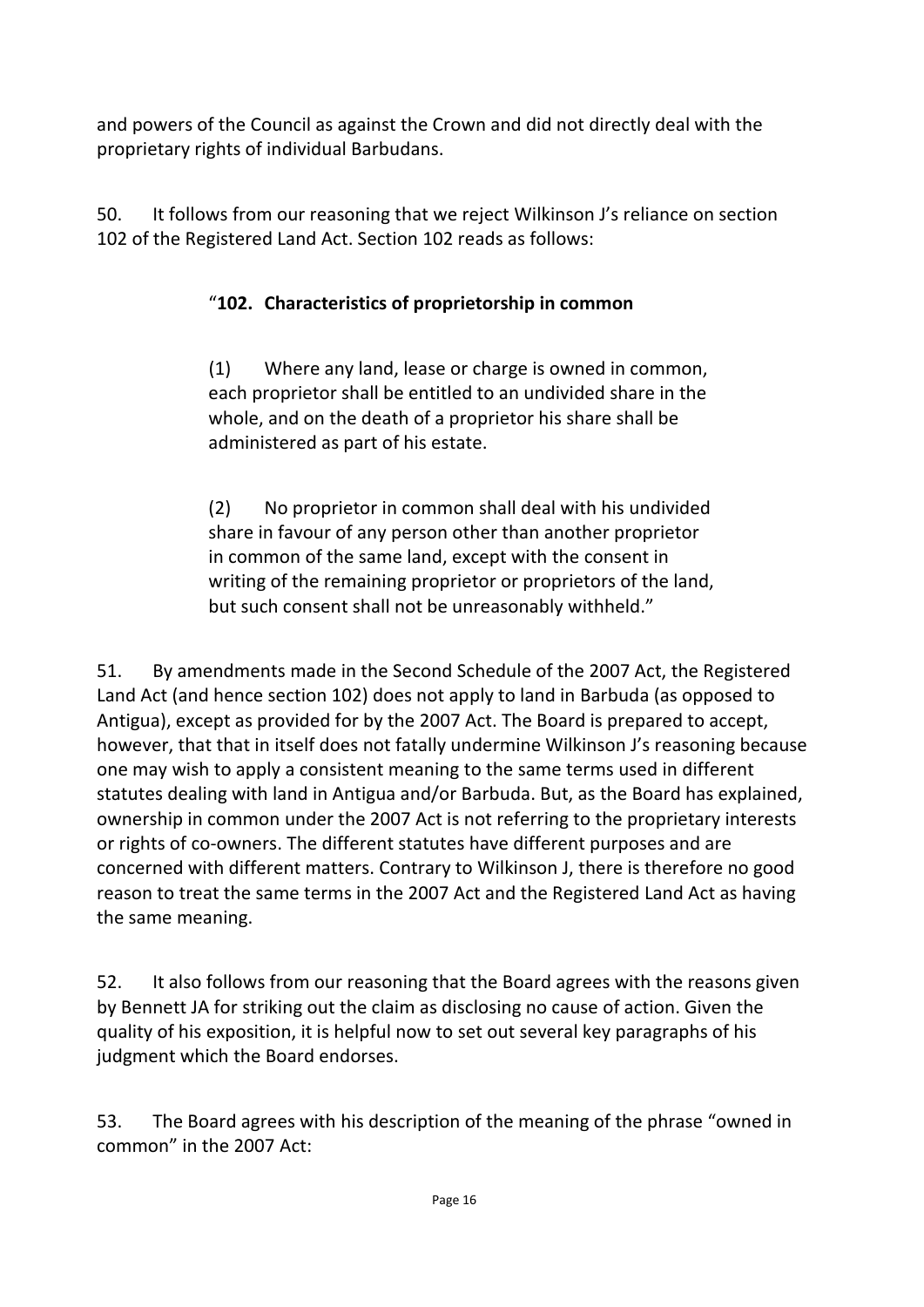"66. Essentially, 'ownership in common' as envisaged by the Act encompasses the collective right of the people of Barbuda as a community, exercised through the Barbuda Council, to control of the administration, development and use of land on the island, inclusive of the collective right to be consulted and to have the final say on major developments of land on the island.

67. It also encompasses the individual entitlement of every Barbudan who had attained the age of 18 years to vote on proposals for the carrying out of major developments on the island; to enjoy, upon application to the Council and subject to availability, the exclusive right to occupy specific plots of land in specially designated locations in Barbuda for purposes of residence, cultivation or commercial ventures and to seek, and subject to availability to obtain permission to graze animals and to carry out such other activities as the Council may have permitted on lands designated for those purposes. In this connection, the Land Act empowered the Council to convert rights of occupancy into leases renewable for successive terms of ten years in each instance.

68. In summary, 'ownership in common' as defined by the Land Act connotes a kind of communal control of a usufruct, notionally shared by the people of Barbuda as a defined class, whereby, subject to certain powers granted to the Barbuda Council to manage the same on their behalf as a common resource, members of that community over the age of 18 years had the right to apply for, and subject to availability, to obtain grants of leasehold or lesser interests in the land and/or to occupy or use designated portions of the same for approved purposes. This, to my mind, is a lesser interest than that which is enjoyed by an owner in common under the Registered Land Act or at common law. It does not amount to the ownership of undivided shares in the land by members of the defined class."

54. The Board agrees, further, with Bennett JA's reasoning as to why the rights, being of the nature he describes in those paragraphs, do not attract the protection of section 9 of the Constitution: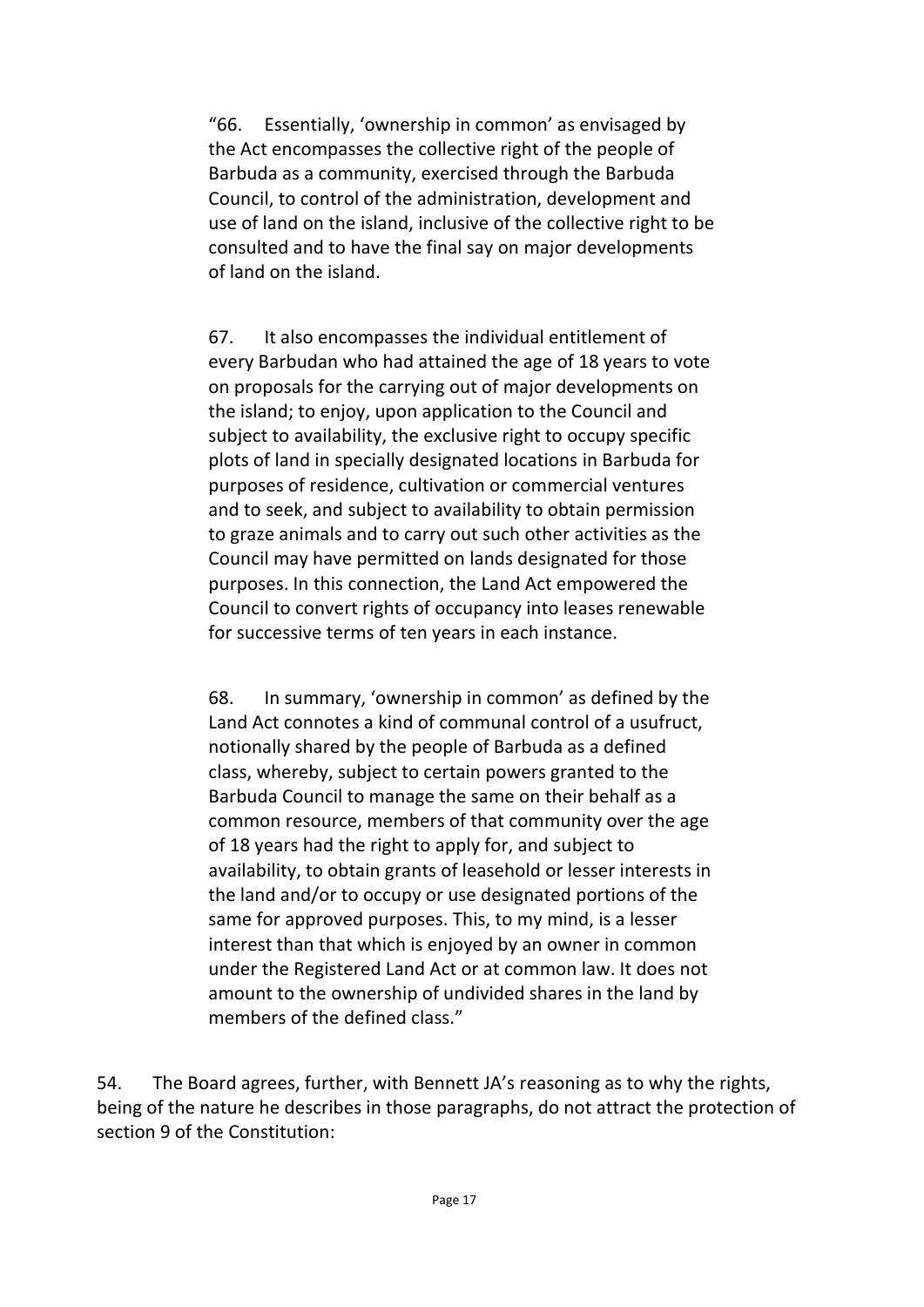"78. I conclude that even if section 9 of the Constitution is given a generous and purposive construction, the rights accorded to individual Barbudans solely on account of their status as Barbudans within the meaning of the Land Act do not constitute an interest in or right over property: such persons have no immediate entitlement to use or possess, or to deal with their interests in such property without permission. Rather the statute confers eligibility upon such persons to obtain such an interest upon application and subject to availability. … The benefit of an exclusive right to occupy a specific plot of land for residential, agricultural or commercial purposes is 'an interest or right over property' but such an interest or right does not come into existence until it is granted by allotment of the relevant plot. Section 9 of the Constitution can only be properly invoked in cases where: (a) property rights already exist; and (b) such rights have been compulsorily taken possession of or compulsorily acquired.

79. Mr Frank and Mr Walker do not claim to have been entitled to any immediate right to use or occupy any portion of the lands which are the subject matter of their claim. For that reason, it is clear to me that their statement of case does not disclose their personal entitlement to an interest in or right to or over property which has been compulsorily acquired without compensation."

55. However, the Board does not think it is helpful to refer, as Bennett JA did in a sentence in para 78 that has been omitted in the quote above, to an analogy with beneficiaries under a discretionary trust. The rights set out in the 2007 Act are a particular regime established to balance the interests of Barbudans with the interests of the Crown and with the interests of the wider population of the unitary state and should be construed as such in their particular context.

#### **9. Two other matters**

#### **(1) Disapplication of provisions of the 2007 Act by the Paradise Found Act**

56. Section 31(1) of the 2007 Act states that it is the Government's intention to amend section 123 of the Constitution to provide that the 2007 Act is entrenched to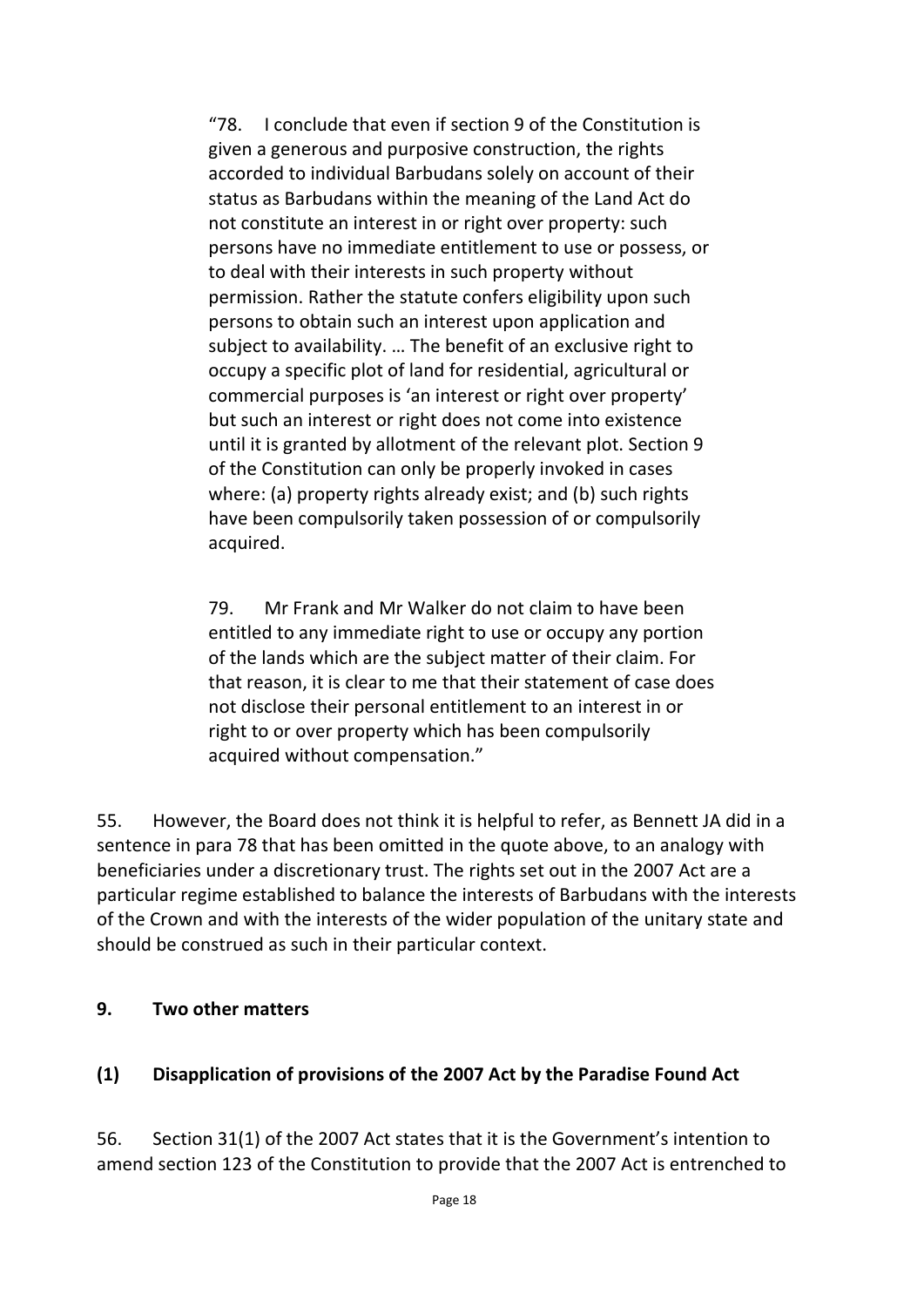the same extent as that section entrenches most of the BLG Act, so that in effect it could not be amended without the consent of the Barbuda Council. Section 31(2) provides that until section 123 of the Constitution is so amended, the 2007 Act cannot be amended "without the consent given by the Council and the people of Barbuda".

57. Although the Government has not followed through the stated intention in section 31(1) of the 2007 Act, there was some discussion in the lower courts as to the effect, if any, of section 31(2) on the validity of certain sections of the Paradise Found Act which purport to disapply provisions of the 2007 Act. So, for example, section 3(3) of the Paradise Found Act purports to disapply generally the 2007 Act: "The provisions of the Barbuda Act 2007 [do] not apply to the lease of the Leased Land pursuant to this Act." More specifically sections 4, 5 and 6 of the Paradise Found Act purport to disapply, respectively, sections 6, 17 and 19 of the 2007 Act.

58. In the light of the Board's reasoning above, it is unnecessary for the Board to say anything about the effect of section 31(2) of the 2007 Act on the validity of that purported disapplication by the Paradise Found Act. Nevertheless, it is clear that, subject to any constitutional impediment, the principle of parliamentary sovereignty applies whereby any later Act can expressly or impliedly repeal an earlier Act. It would appear to follow that, unless and until the Government acts on its intention to entrench the provisions of the 2007 Act by amending section 123 of the Constitution, the provisions in the Paradise Found Act can, and do, disapply the provisions of the 2007 Act; and that, furthermore, the subsequent repeal of the 2007 Act by section 6 of the Crown Lands (Regulation) (Amendment) Act 2018 is valid.

59. However, that disapplication or repeal would not have undermined the claimants' rights under section 9(1) of the Constitution if the claimants, contrary to what the Board has decided, had an "interest in or right to or over property" within the meaning of section 9(1) because, under section 3, the provisions of the Constitution prevail over all other law. That explains why the validity or invalidity of the disapplication of the 2007 Act has been irrelevant to what the Board has had to decide.

#### **(2) Mackenzie Frank's application for leave to bring judicial review proceedings against the Attorney General and the Council**

60. The Board notes for completeness that, in a separate action, Mackenzie Frank sought leave to bring proceedings for judicial review against the Attorney General and the Council in respect of the procedures adopted in relation to the approval of the granting of the lease to Paradise Found LLC. As set out in paras 27-30 above, the procedures for leases of land for major developments are laid down in section 6 and